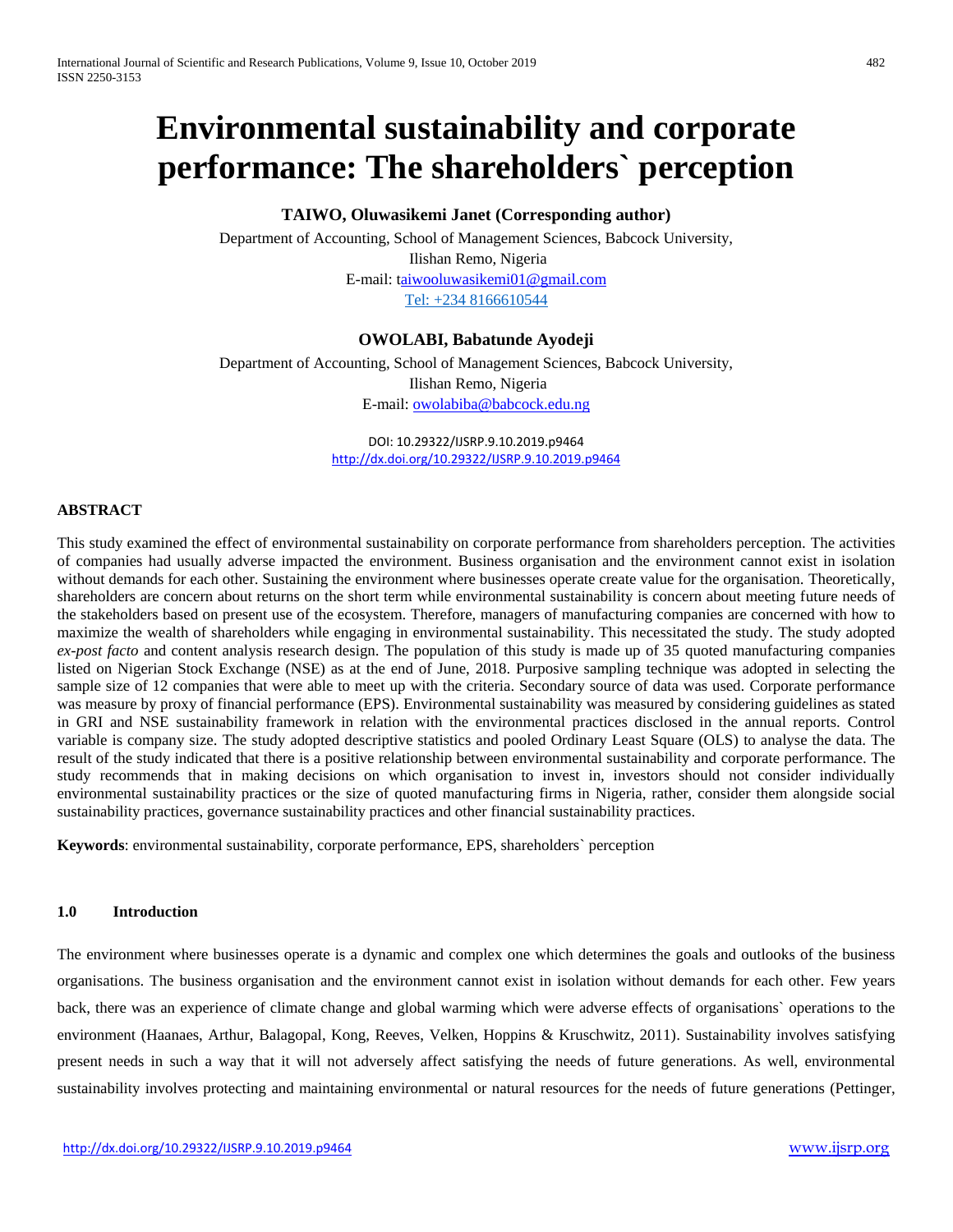2018). It is necessary for businesses to operate within environmental standards so as to maintain continuous relationship with its society.

Environmental sustainability can be ensured by firms, by analyzing the input and output indicators in the course of the supply chains so as to minimize environmental impacts. Firms consider inputs such as energy, material and water as well as outputs such as wastes, emissions and effluents in their operations (Gunathilaka & Gunawardana, 2015). Globally, there is increase in the pursuit for sustainability and environmental awareness. Many companies are developing interests in environmental sustainability to enjoy competitive advantage so as to enhance their corporate performance (Acti, Lyndon & Bingilar, 2013). However, the pursuit for environmental sustainability is a bit low within the developing countries due to lack of organized pressure groups and weak government regulations to regulate the behaviours of the companies (Vinayagamoorthi, Murugesan & Kasilingam, 2015).

In the 1800s, the business environment in Nigeria was exploited by some firms during the period of oil boom. The businesses used the environment to their own advantages (Eruemegbe, 2015). In recent times, organizations realized that the natural resources can be utilized in such a way that value will be created for its shareholders and other stakeholders, and there will still be minimum impact on the environment. This is because a reduction of the environmental hazard or impact will lead to an increase in a firm`s profitability (Gunathilaka & Gunawardana, 2015). From shareholders` perception, companies are to ensure environmental sustainability by utilising its resources and recycling of wastes to minimize cost and increase profit so that on the long-run it can maximize shareholders` wealth (Che-Ahmad, Osazuwa & Mgbame, 2015). Also, shareholders like to associate with companies that engage in environmental protection activities. Studies such as Gunathilaka and Gunawardana (2015) suggested that companies that engage in environmental protection should be recognised and additional significant value should be added to them.

Sustaining the environment where businesses operate create value for the stakeholders. The recycling of waste, treatment of liquid effluents, reuse of materials, production of sustained quality goods and controlling emissions through reduction in furnace oil consumption, all lead to innovation and cost savings for the companies. Nowadays, organizations try to differentiate themselves by being environmentally concern which adds values to their products. Theoretically, shareholders are concern about returns on the short term while environmental sustainability is concern about meeting future needs of the stakeholders based on present use of the ecosystem. Therefore, shareholders are concerned with how managers of manufacturing companies can maximize their wealth while engaging in environmental sustainability. This study seeks to determine the relationship between environmental sustainability and shareholders` perception of corporate performance of quoted manufacturing firms in Nigeria.

The research hypothesis is stated as:

H0: Environmental sustainability has no significant relationship with corporate performance of quoted manufacturing firms in Nigeria from shareholders` perception.

## **2.0 Literature Review**

## **2.1 Conceptual Review**

## **Environment**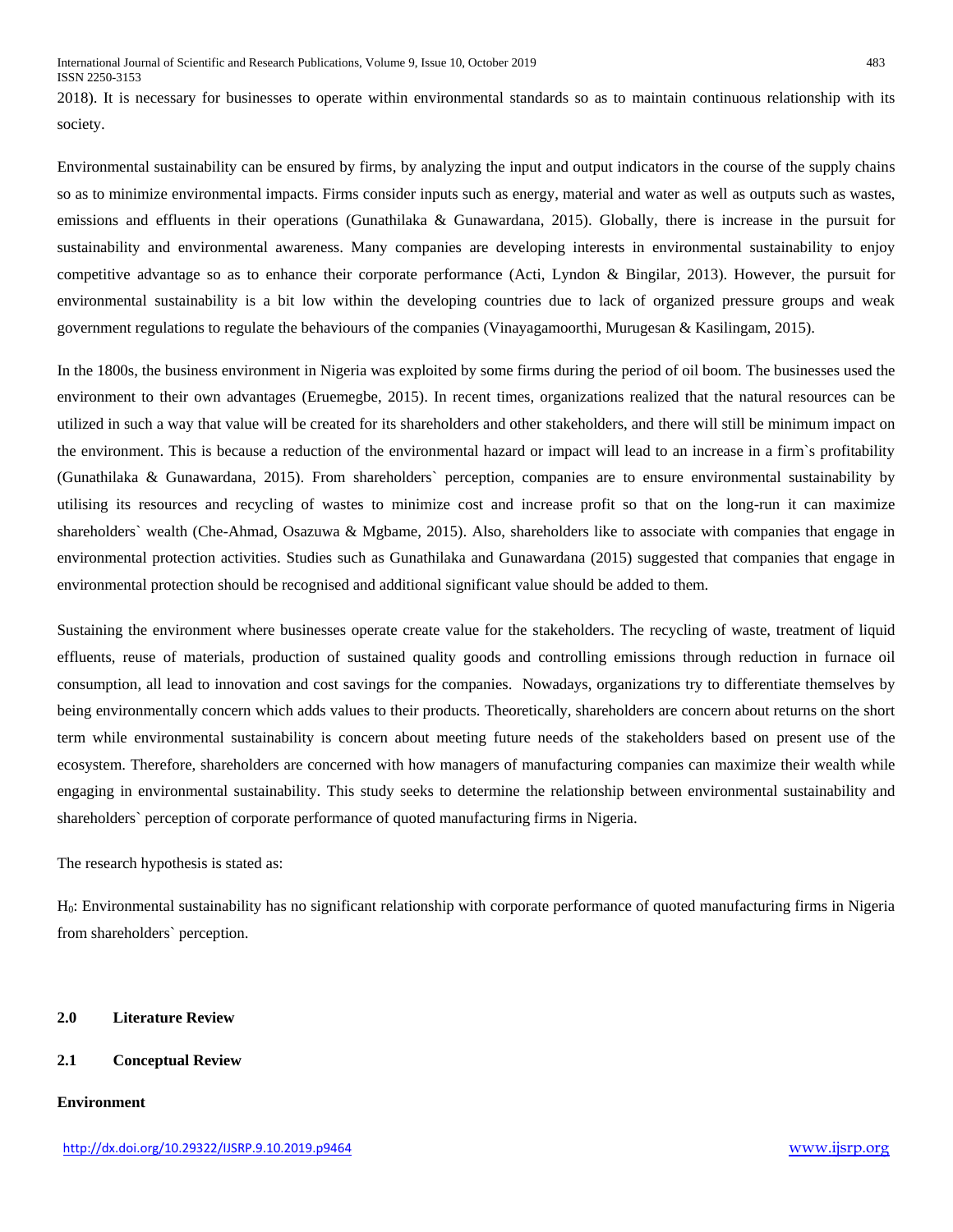Environment in totality can be referred to as the surroundings where a business operates. Environment consists of various factors and conditions that affect the development of a business (Atsegbua, 2002). It determines what an individual or an organisation can achieve. An organisation exists in the environment. No firm is an island or operates in vacuum and therefore needs environment to survive its existence. Organizations are to consider the environment while setting their goals and carrying out their operations (Eruemegbe, 2015). It provides inputs to the firms and receives their outputs. In a nutshell, environment provides all the elements a firm needs to support its existence including the market for its products and services (Oginni & Adesanya, 2013).

#### **Sustainability**

Sustainability can be referred to as the ability to maintain something for future use. There are several definitions of sustainability (Ehrenfeld, 2008). It also means not making the future generation suffers the adverse effect of the actions of previous generations. The concept of sustainability development, corporate social responsibility, sustainability and triple bottom line are often used synonymously though they have different historical backgrounds (Ucheagwu, 2019). However, they all aim at being ethically, socially, environmentally and economically responsible. At firms` level, sustainability encompasses economic, social and environmental sustainability which can be translated into the '3Ps' namely profit, people and planet respectively (Oginni & Adesanya, 2013).

#### **Shareholders` perception of environmental sustainability and corporate performance**

Environmental sustainability is a component of sustainability practices. From the explanations of environment and sustainability above, environmental sustainability is the ability to meet the needs of individuals and firms in the environment without adversely affecting the capacity to meet future needs. It is crucial to social, economic and governance sustainability. Specifically, environmental sustainability means meeting the needs of current and future generations without jeopardizing the health of the ecosystem (Morelli, 2011). Organizations operate in ecological environment and their operations do have destructive impact on the ecosystem (Okafor, 2018). Some firms engage in proactive measures to ensure environmental management of pollutions and wastes while others don't. The proactive measures include emission reduction, waste treatment, reduction of pollution, production of quality products, conservation of energy, reuse of materials and treatment of water. According to Agan, Acar and Borodin (2013), disposal of waste without treatment can cause air pollution and contamination of ground water.

In the long-run, engaging in environmental sustainability will save companies some expenses. For instance, a firm that is energy efficient will be able to save substantial amount from its energy expenses. In the modern business world, investors and customers are aware of environmental and social issues. They will prefer to be associated with and invest in environmentally sustainable businesses (Pettinger, 2018). Environmental sustainability will rather increase the profitability of companies than having a negative impact on them. This is because there will be reduction in expenses (such as cost of compensating for destruction and cost of litigation) and increase in competitive advantage (Failte Ireland, n.d).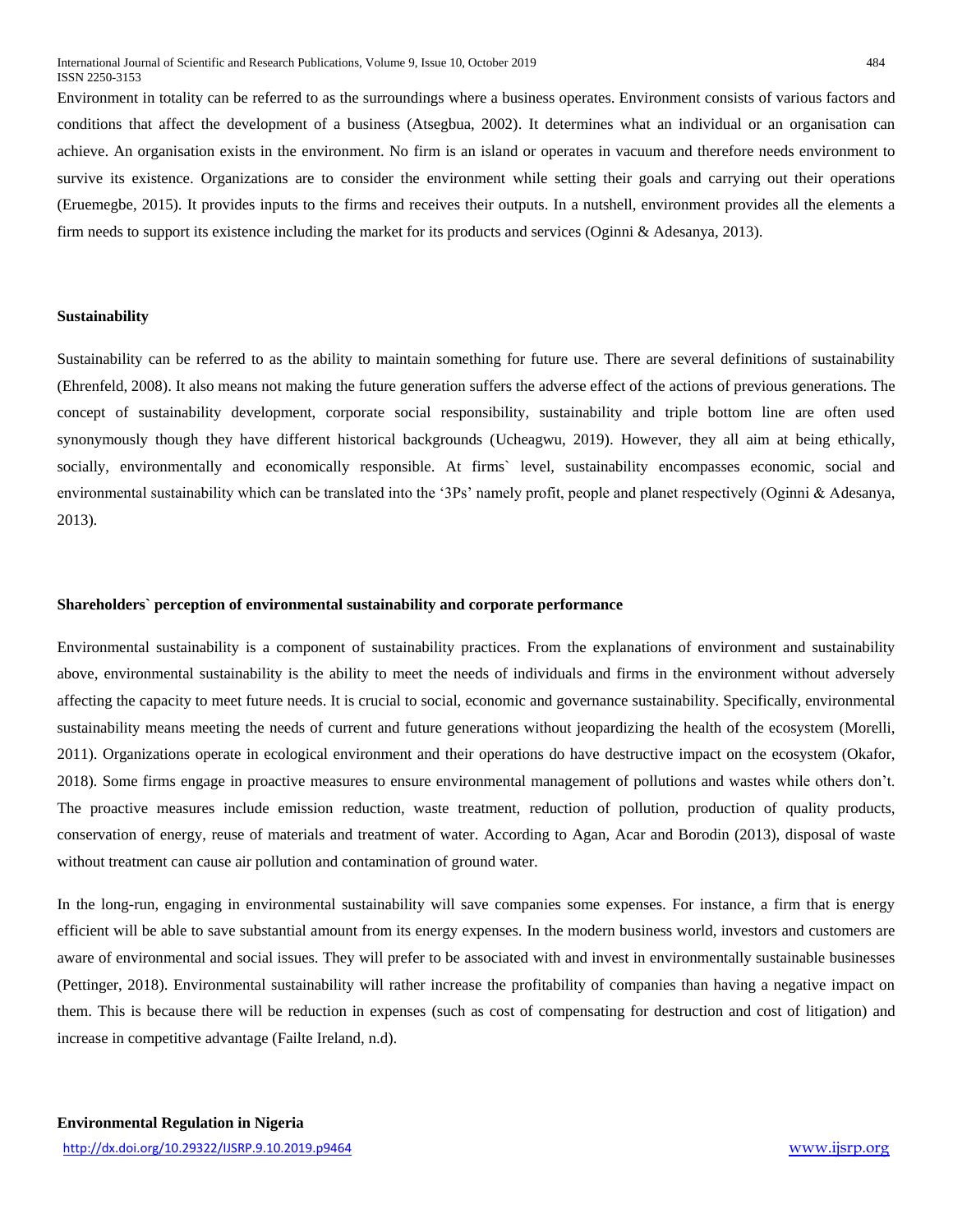Prior to 1988, there were no mechanisms in Nigeria to ensure protection of environmental resources and enforce environmental laws. An attempt by a foreign company to drop toxic waste in Niger Delta changed the situation and led to the establishment of Harmful Waste Decree 42 of 1988 which makes dropping of harmful waste in Nigeria a criminal offence. This also led to the establishment of an agency to oversee the protection of environment in Nigeria. The agency is Federal Environmental Protection Agency (FEPA) as established through decree 58 of 1988 and decree 59 of 1992 (as amended) (NESREA, n.d). In 1999, FEPA and some other relevant departments in other ministries were merged to form Federal Ministry of Environment though without an enabling law. Filling this gap led to the establishment of National Environmental Standards and Regulations Enforcement Agency (NESREA) which annulled the FEPA. All these were in respect of ensuring that Nigeria environment is protected and conserved (Acti, Lyndon & Bingilar, 2013).

#### **Global Reporting Initiatives (GRI) and Nigerian Stock Exchange (NSE) Sustainability Framework**.

The GRI guideline provides the principle for reporting and also, the standards to guide organizations in the disclosure and preparation of sustainability reports. The guidelines also provide the manual for implementation of sustainability practices and reporting for firms irrespective of their sector, size and location (Isa, 2014). The GRI guideline serves as international reference for firms that want to disclose their economic, social, environmental and governance practices. The guideline was developed through a process of multistakeholders involvement globally including the representatives of government agencies and regulators. The guideline aim at ensuring that information disclosed in sustainability reports by firms are accurate, transparent and comparable for stakeholders` decision making (GRI, 2011).

The Nigerian Stock Exchange (NSE) commenced the implementation phase for sustainability reporting in 2015. NSE sustainability framework provides the guideline for disclosure of sustainability practices by its listed firms to provide the information to their stakeholders for decision making. Also, the framework set out the indicators of economic, environmental, social and governance practices that the quoted firms are to report in their annual reports. Reporting the sustainability indicators show that the companies engaged in sustainability practices (NSE, 2016).

#### **2.2 Theoretical Framework**

#### **Shareholders` Theory**

The shareholders` theory was proposed by Friedman (1970). The theory holds that maximization of profit accruing to shareholders is the primary objective of carrying on a business. The theory assumes that the aim of profit making makes the market vibrant and such drives the well-being of the economy. The assumption of the theory is also that the role of a business in its existence is majorly to increase the wealth of its shareholders through increase in dividend or increased share price. Therefore, any activity engaged in by the managers of firms is for the purpose of increasing shareholders` wealth (Ucheagwu, 2019).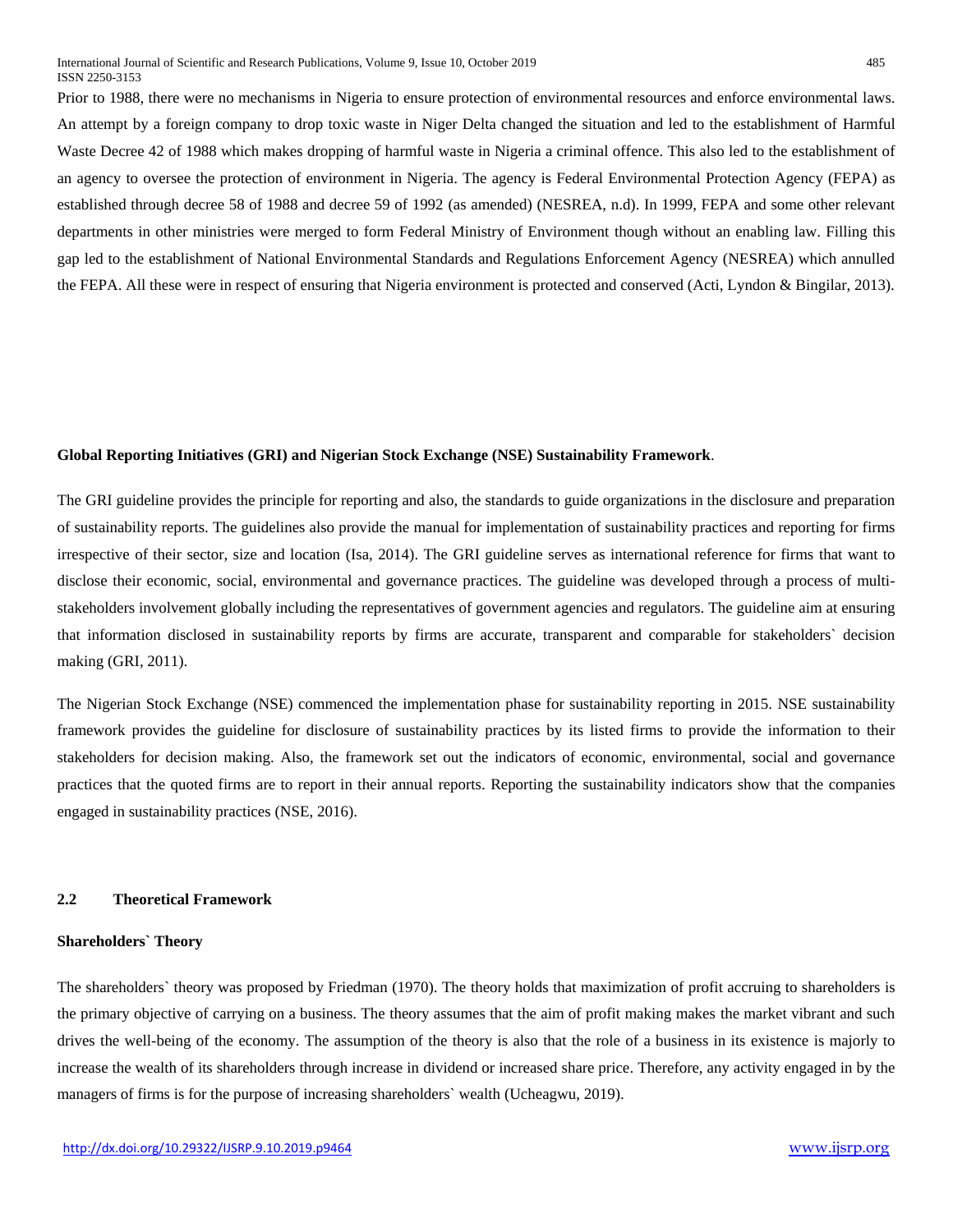When firms engage in environmental sustainability, they carry out recycling of waste, treatment of liquid effluents, conservation of energy, reuse of materials, production of sustained quality goods and controlling emissions through reduction in furnace oil consumption. When such activities are done within the stipulation of the law, they results to strategic benefits for the firms. Environmental sustainability leads to reduction in expenses/costs to the companies because resources will be used maximally and the firms will have to incur no or minimum cost of compensating the environment for destructions. In the medium or long term, this will accumulate to increase in profit for the organizations. The increased profit will result to increase in shareholders wealth, thereby; managers are able to use environmental sustainability to satisfy shareholders` interest.

## **2.3 Empirical Review**

Okafor (2018) studied the effect of environmental cost accounting and reporting on the financial performance of quoted oil companies in Nigeria. The study found out that a significant and positive relationship exists between environmental cost accounting and reporting on the financial performance. This implies that spending on matters of environment improves the financial performance of quoted oil companies in Nigeria.

Hassel, Nilsson and Nyquist (2005) studied the effect of environmental information on the market value of listed companies in Sweden. The study adopted a residual income valuation model. The findings show that there is value relevance for disclosure of environmental responsibility done by the sampled companies. This is because the disclosure affects positively the future earnings of the listed companies. The study recommended that companies that pollute the environment from their operations may be eroded of their future solvency which will result to reduction in earnings.

The International Federation of Accountants (IFAC) (2005) in its guideline document stated that many firms are looking for creative and cost-efficient ways of reducing environmental impacts due to environmental pressure. Companies realized that engaging in reduction of environmental impacts through efficient use of raw materials, energy and water has its monetary rewards and as well improves environmental performance.

Ezejiofor, John-Akamelu and Eucharia (2016) examined the effect of sustainability environmental cost accounting measure on the performance of corporate organizations in Nigeria. The study adopted *ex-post facto* research design. Time series data were sourced from annual reports of the company for the period 2009 to 2013.the data were analysed using regression analysis. The findings of the study shows that environmental cost impact positively on revenue and profit generation of companies in Nigeria. The study recommended that multinational and indigenous companies in Nigeria should ensure strict adherence to environmental policies so as to have continuous increase in their performance.

Okoye and Ezejiofor (2013) also examined the impact of sustainability environmental accounting in enhancing corporate productivity and economic performance. The study adopted Pearson Product Movement Correlation Co-efficient to test its hypotheses. The study found out that sustainable environmental accounting has significant impact on corporate productivity of companies which as well promote corporate growth.

<http://dx.doi.org/10.29322/IJSRP.9.10.2019.p9464> [www.ijsrp.org](http://ijsrp.org/) Acti, Lyndon and Bingilar (2013) examined the effect of environmental cost on corporate performance of oil companies in the Niger Delta States of Nigeria. The study analysed data collected from annual reports of twelve selected sample oil companies in Niger Delta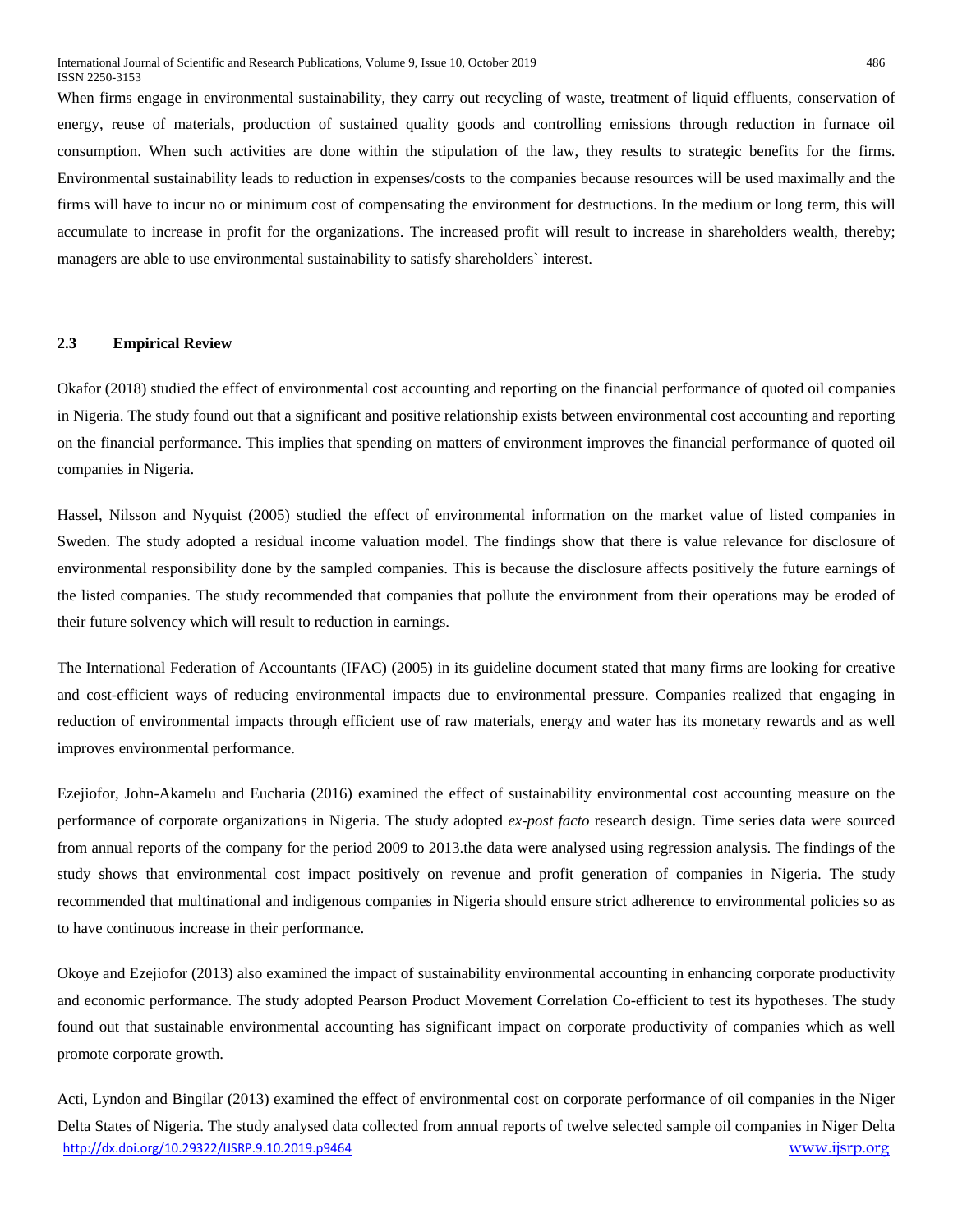for the period 2001 to 2011. The multiple regression analysis was adopted. Corporate performance was proxy with Return on Total Asset (ROTA) and environmental practices was proxy with Community Development Cost (CDC), Waste Management Cost (WMC) and Employee Health and Safety Cost (EHSC). The study found out that environmental cost and corporate performance has significant relationship. Also, corporate conflict with the host communities can be resolved by engaging in environmental sustainability. The study recommended that to have a peaceful atmosphere needed by companies to enhance their productivity and performance, the oil companies should adopt an environmental costing system.

Gunathilaka and Gunawardana (2015) carried out a study on "an impact of environmental practices on financial performance: A literature review". The study reviewed both quantitative and qualitative studies that examined the impact of environmental practices on financial performance of firms. Total numbers of 120 previous studies were reviewed by considering the variables of environmental practice and financial performance, the sample size, statistical methods and the findings of the studies. The findings of the reviewed studies were mixed in nature, some has positive results, some has negative and some has no result with insignificant relationships. From the sample studies, 52% has positive relationship while the remaining 48% showed negative or no relationship. The study concluded that the inconsistency in outcomes of the studies reviewed may be due to absence of a framework that clearly state what constitutes environmental practices.

The related studies reviewed above considered either environmental practices, financial performance or both variables. However, their proxy for financial performance includes Return on Assets, Profit Margin and Tobin`s Q. The studies did not consider corporate performance by looking at it from Shareholders perception. There is also scanty of studies focused mainly on environmental sustainability as most recent researches focus on the entire dimensions of sustainability practices. This study has filled in these gaps by considering the proxy Earnings Per Share (EPS) which is a financial aspect of corporate performance and focusing on environmental sustainability.

## **3.0 Methodology**

This study adopted *ex-post facto* and content analysis research design to examine the impact of environmental sustainability on corporate performance from shareholders` perception. The population of this study is made up of 35 quoted manufacturing companies (consisting of 21 consumer goods and 14 industrial goods companies) listed on Nigerian Stock Exchange (NSE) as at the end of June, 2018. Manufacturing sector is selected because of the frequent consumption of environmental inputs of energy, material and water as well as frequent release of outputs such as wastes, emissions and effluents. Purposive sampling technique was adopted in selecting the sample size. The technique was used to select the companies that meet up with the following criteria: (1) the company must have been listed on NSE from 2008 to 2017 and (2) the company must have its annual report accessible on its website for the period under study and it must contains report on environmental sustainability.

The sample size is made up of 12 companies (that is, 10 consumer goods companies and 2 industrial goods companies) that were able to meet up with the criteria. The companies are listed out in Appendix 1. Secondary source of data was adopted for the study by extracting data from the published annual reports of the sampled companies, Global Reporting Initiatives (GRI) framework and Nigerian Stock Exchange (NSE) sustainability framework. The content analysis was used to generate a checklist on environmental sustainability from both Global Reporting Initiatives (GRI) framework and Nigerian Stock Exchange (NSE). The environmental sustainability practice includes: Product/service responsibility, water, energy, waste management and efficient, compliance, environmental grievance mechanism and emissions.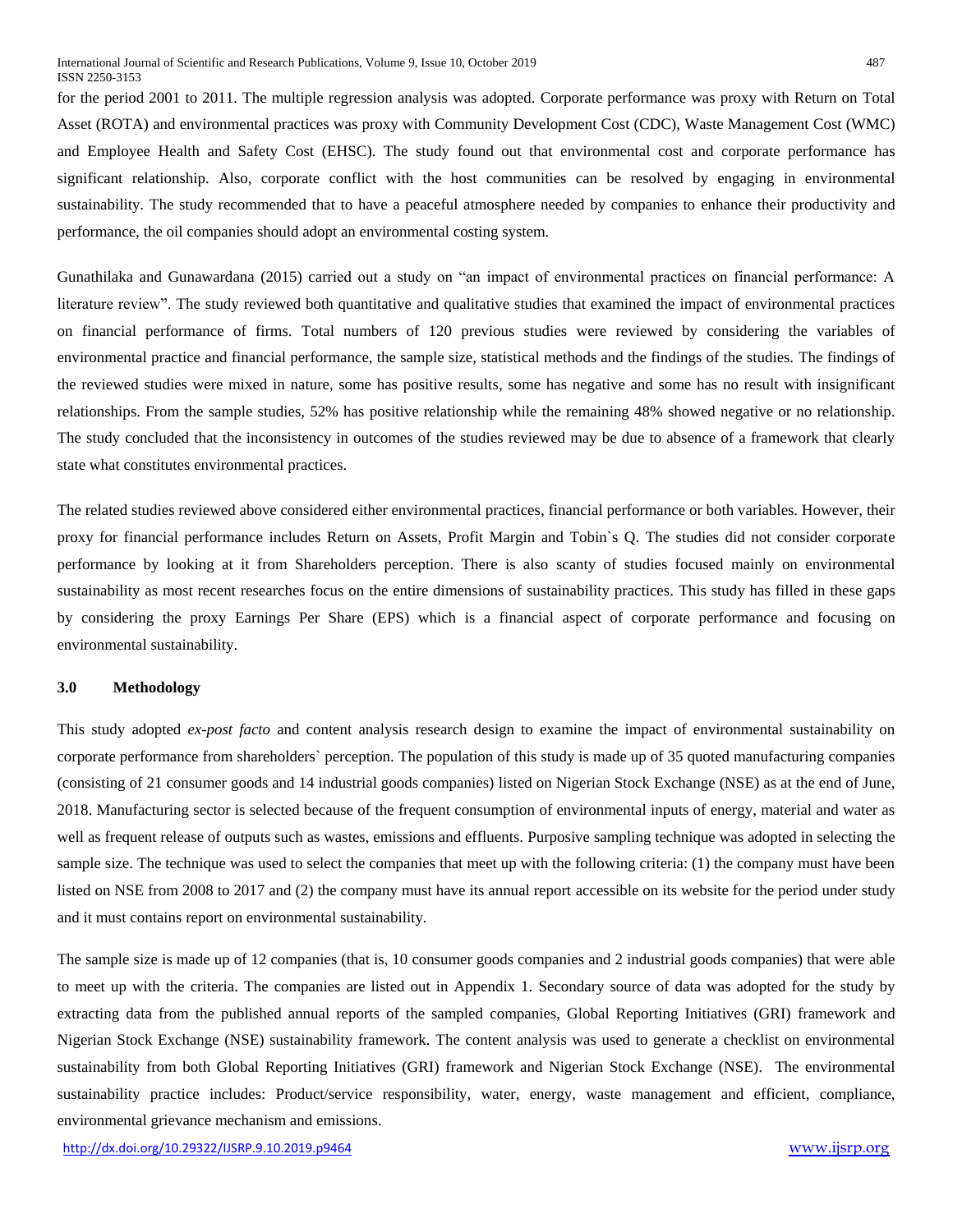Corporate performance is measure by proxy of financial performance. This is because financial performance is a primary measure of corporate performance to the shareholders. Therefore, financial performance was proxy with Earnings Per Share (EPS). Environmental sustainability was measured by considering guidelines as stated in GRI and NSE sustainability framework in relation with the environmental practices disclosed in the annual reports. Ching, Gerab and Toste (2017) method was adopted for environmental sustainability where: (a) when all information is disclosed, a score of 1 is give; (b) when almost all information is given, a score of 0.75 is given; (c) when information is partially disclosed a score of 0.50 is given; (d) when information is briefly disclosed a score of 0.25 is given and (e) when there is no information given a score of 0 is given. With this, a final score is obtained for each year of each company by obtaining the average score of the total score for the environmental sustainability indicators adhered to as illustrated in Appendix 2. The control variable used for the study is company size represented by log of total assets. Earnings Per Share (EPS) is calculated by using the formular:

## EPS ₌ Profit After Tax less Preference dividend

Average Outstanding Shares

The model is specified as:

 $EPS_{it} = \beta_0 + \beta_1 ES_{it} + \beta_2 CSS_{it} + U_{it}$ 

Where:

EPS =Earnings Per Share (Dependent variable)

ES = Environmental Sustainability (Independent Variable)

CSZ = Company Size (Control Variable)

 $U_{it}$  = Error Term

## **4.0 Data Analysis and Interpretation**

The data gathered from 2008 to 2017 annual reports of the 12 sampled companies on corporate performance (proxy with financial performance, that is EPS), company`s size and environmental sustainability (measured with average compliance with indicators of product and services responsibility, waste management, water, energy. emission, environment grievance mechanism and compliance) were analyzed and the result is discussed below.

## **Descriptive Statistics**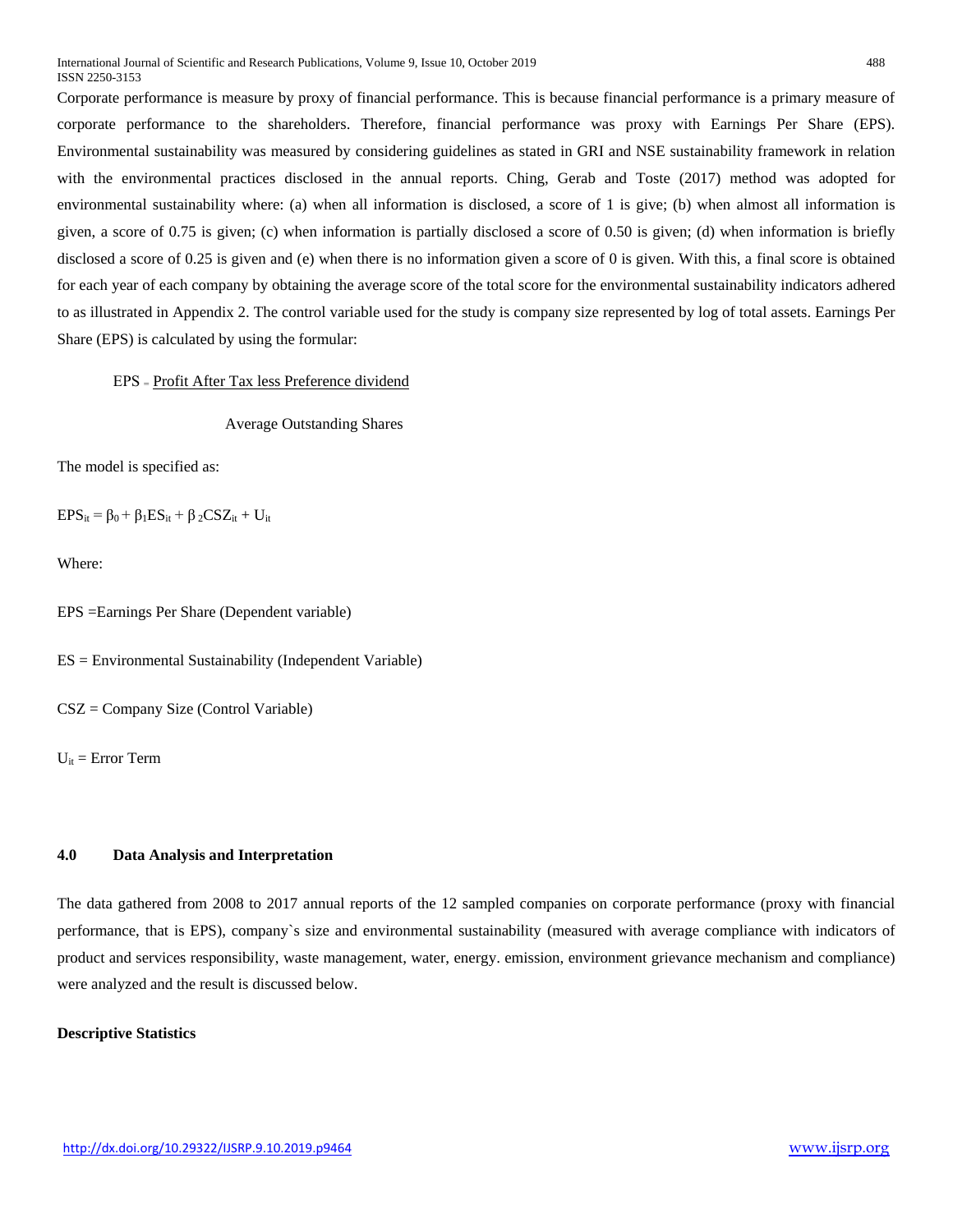The descriptive statistics shows the mean, maximum, minimum and standard deviation of the data collected from the 12 quoted companies over 10 years (2008 to 2017) for the dependent variable (EPS), independent variable (Environmental sustainability) and control variable (Company's Size).

| <b>EPS</b><br>7.3548<br>291<br>$-251$<br>120<br>47.3991<br>ES<br>.4135<br>.86<br>.2595<br>120<br>.11<br><b>CSZ</b><br>8.99<br>7.5493<br>$-.33$<br>1.5643<br>120 | <b>Variable</b> | <b>Mean</b> | Max. | Min. | Std. Dev. | Obs. |
|-----------------------------------------------------------------------------------------------------------------------------------------------------------------|-----------------|-------------|------|------|-----------|------|
|                                                                                                                                                                 |                 |             |      |      |           |      |
|                                                                                                                                                                 |                 |             |      |      |           |      |
|                                                                                                                                                                 |                 |             |      |      |           |      |

| <b>Table 4.1: Summary of Descriptive Statistics</b> |  |  |
|-----------------------------------------------------|--|--|
|-----------------------------------------------------|--|--|

#### **Source: Author`s computation (2019). Stata Output.**

For EPS, the mean value is 7.3548. This means that on the average, the sampled manufacturing companies generated high returns for their shareholders and therefore, they have the capacity for distributing high dividends. The standard deviation of 47.3991 shows that there is high difference in the capacity of the sampled firms in generating profits. The maximum value of 291 chows that some quoted manufacturing firms are generating high returns for their shareholders while the minimum value of -251 shows that some firms are making losses.

For the ES, the mean is 0.4135. This means that on the average, the sampled manufacturing firms engaged in environmental sustainability practices to the extent of 41% as contained in the Global Reporting Initiatives and Nigerian Stock Exchange sustainability framework. The Standard deviation of 25.9% means that there`s low level of disparity in practices of environmental sustainability by the sampled firms. The maximum and minimum values of 0.86 and 0.11 respectively means that some firms practices environmental sustainability on the high level while some does it on the low level.

The CSZ is represented by the logarithm of total assets and it has the mean value of 7.5493. This implies that on the average the assets of the sampled firms are enough to carry on their activities. The standard deviation of 1.5643 means that there is high dispersion in the volume of assets held by the firms. This is supported by the maximum and minimum values of 8.99 and -0.33 respectively.

#### **Regression Analysis**

This aspect presents and discusses the regression result based on pooled Ordinary Least Square (OLS). Prior to the choice of using pooled OLS, the study estimated the fixed and random effect models to capture the individual firm effects. Hausman test was conducted to determine the efficient model from the fixed and random effect models. However, the Hausman test result indicated that the model fitted on these data fails to meet the asymptotic assumptions of the Hausman test. This lead to the conduct of the Breusch-Pagan Lagrangian multiplier test for random effect, of which if it is significant, random effect will be used for the analysis and if not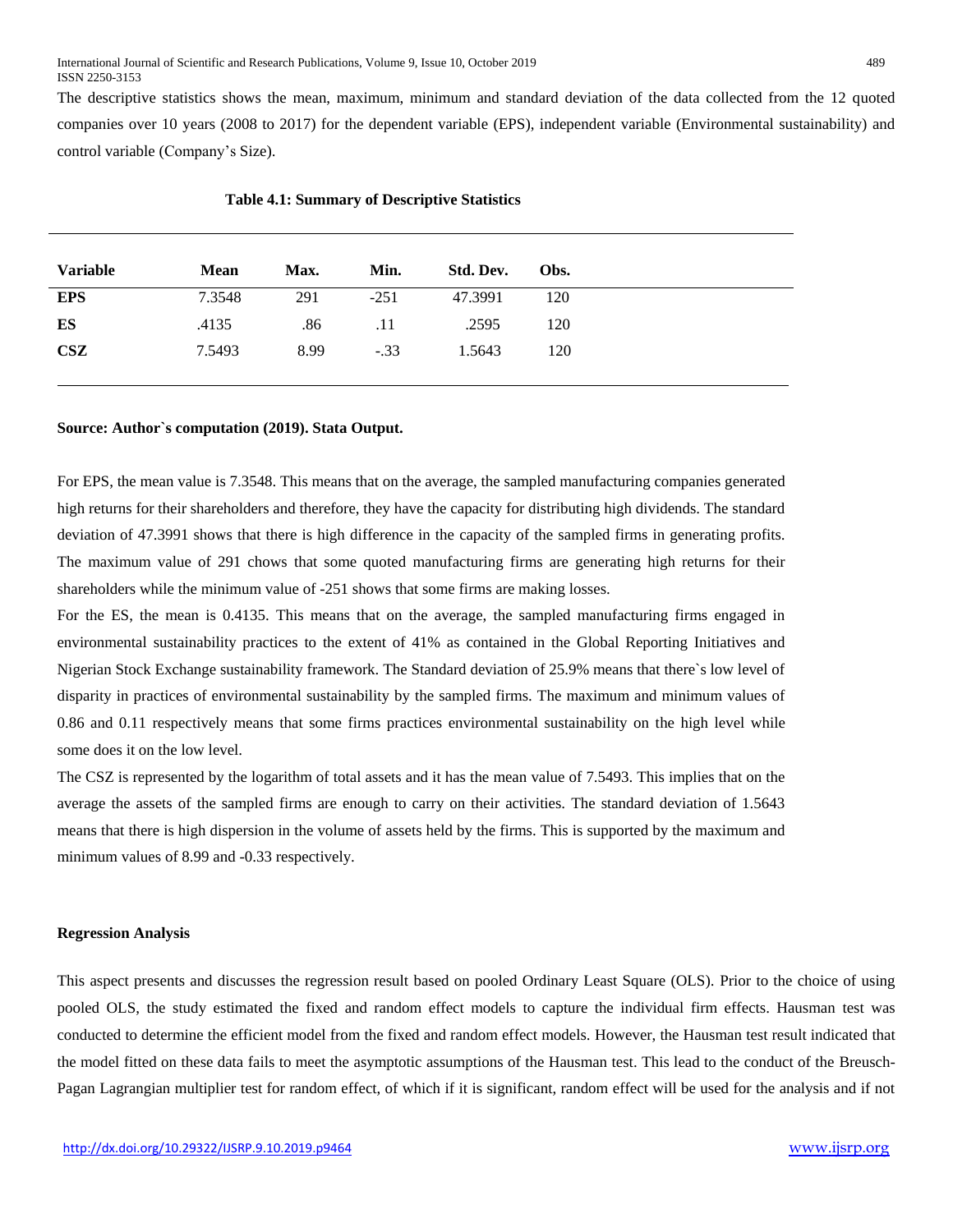pooled OLS will be used. The result of Breusch-Pagan Lagrangian multiplier test shows that Pob>chi2 is 1.0000 which is insignificant; therefore, pooled OLS was used for the analysis.

| <b>Variable</b> | Co-efficient                                       | <b>Std. Error</b> | t       | Prob. |
|-----------------|----------------------------------------------------|-------------------|---------|-------|
| $\mathbf C$     | $-1.3490$                                          | 4.9563            | $-0.27$ | 0.786 |
| ES              | 3.8895                                             | 21.0068           | 0.19    | 0.853 |
| CSZ             | 0.9399                                             | 1.2400            | 0.76    | 0.450 |
| Prob>F          | $0.0221*$                                          |                   |         |       |
| $\mathbb{R}^2$  | 0.16                                               |                   |         |       |
|                 | Source: Author's computation (2019). Stata Output. |                   |         |       |

#### **Table 4.2: Pooled OLS Result**

\*: significant at 5% level

Based on the pooled OLS result, the model can now be written as  $EPS = -1.3490 + 3.8895ES + 0.9399CSZ + \epsilon_{it}$ . Table 4.2 provides answer to the question of the study which seeks to determine the relationship between environmental sustainability and corporate performance from shareholders` perception. The result indicates that the explanatory variables, which are the environmental sustainability and company`s size of the 12 sampled manufacturing companies are positively related to earnings per share. This is observed from the regression coefficients of 3.8895 and 0.9399 respectively. This implies that an increase in environmental sustainability practices will lead to 388.95% increase in earnings per share. The coefficient of company`s size of 0.9399 implies that an increase in firm`s size will leads to 93.99% increase in EPS. The result also shows that the explanatory variables are not statistically significant with the dependent variable such that the Prob. of 0.853 and 0.450 are greater than 0.05 level of significant. In addition, the  $\mathbb{R}^2$  is 0.16%, this implies that environmental sustainability and company's size are responsible for 0.16% variation in EPS while some other factors are responsible for the remaining 99.84%. The insignificant of the explanatory variables and the low level of the  $R<sup>2</sup>$  means that when the shareholders are on the lookout for viable and sustainable companies to invest in, environmental sustainability and company`s size individually are not significant factors for changes in corporate performance which is not different from the view of Gunathilaka & Gunawardana, (2015). The Prob>F is used to explain the overall significance of the explanatory variables. The F-statistics is 0.0221 which is significant at 5% level. This implies that the explanatory variables are jointly significant in explaining the dependent variable (EPS).

Based on the results in table 4.1 and 4.2 above, environmental sustainability with the mediating role of company size has positive significant relationship with corporate performance from shareholders` perception. This is as indicated by the coefficients and Fstatistics which is positive and significant at 5% level. This is not different from the views of Ezejiofor, *et al.* (2016) and Ucheagwu (2019). Thus, the study rejects the null hypothesis that environmental sustainability does not have significant effect on corporate performance of quoted manufacturing firms in Nigeria from shareholders` perception and accept the alternative hypothesis that environmental sustainability has significant effect on corporate performance of quoted manufacturing firms in Nigeria from shareholders` perception.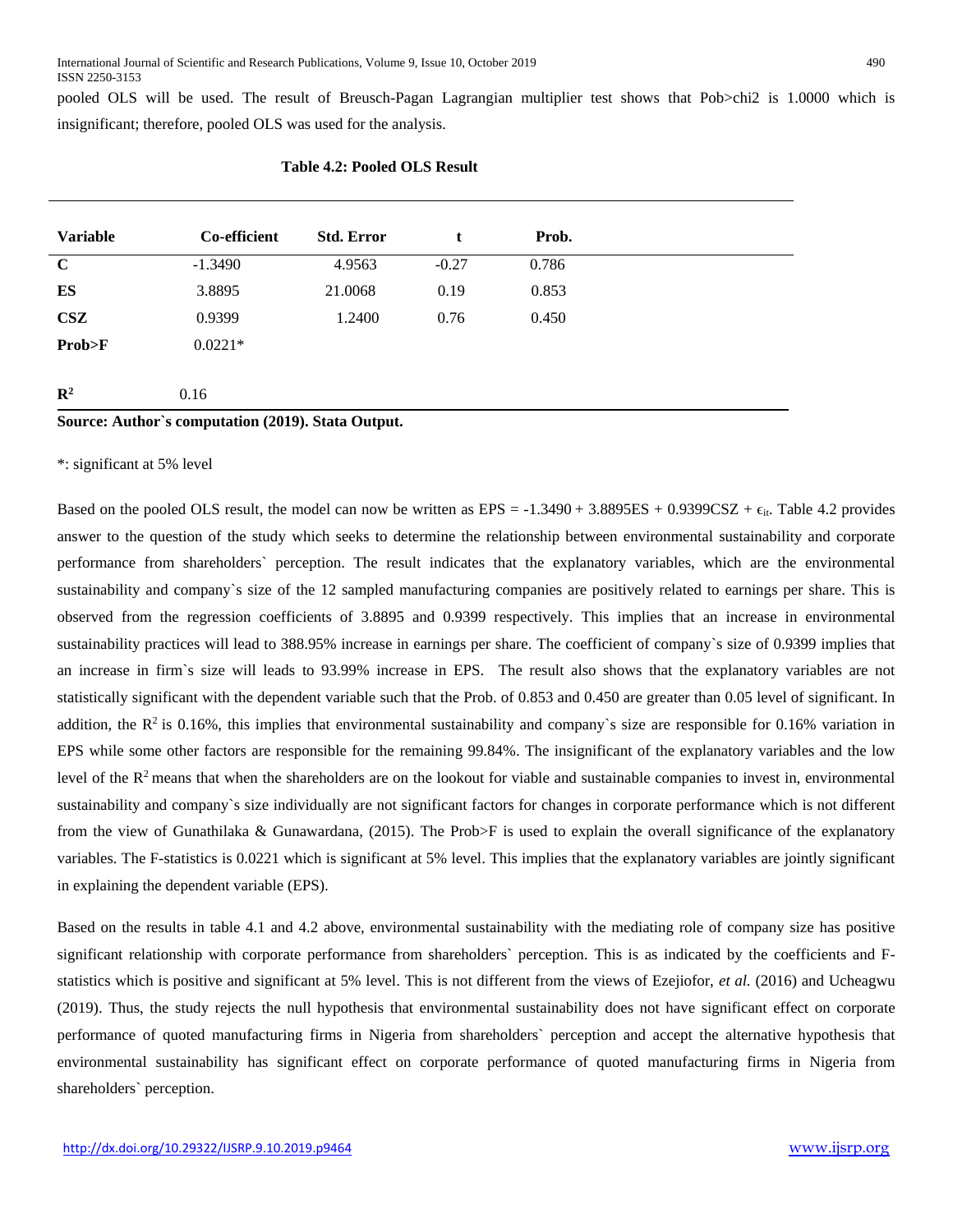## **5.0 Conclusion and Recommendation**

This study examined shareholders` perception of how environmental sustainability has been able to influence corporate performance of quoted manufacturing firms in Nigeria. Earnings per share (EPS) was used to proxy corporate performance since it is suitable for shareholders` perception. The result of the study indicated that there is a positive relationship between environmental sustainability and corporate performance. The relationship is also statistically significant when the explanatory variables are jointly considered. The study concludes that when manufacturing firms engage in environmental sustainability in line with the size of the firm, there will be maximization of shareholders wealth which is also as stated by shareholders` theory.

Therefore, the study recommends that in making decisions on which organisation to invest in, investors should not consider individually environmental sustainability practices or the size of quoted manufacturing firms in Nigeria, rather, consider them alongside social sustainability practices, governance sustainability practices and other financial sustainability practices.

#### **References**

- Acti, I. M., Lyndon, M. E. & Bingilar, P. F. (2013). The impact of environmental cost on corporate performance: A study of oil companies in Niger Delta States of Nigeria. *Journal of Business & Management, 2*(2), 1-2.
- Agan, Y., Acar, M. F. & Borodin, A. (2013). Drivers of environmental process and their impact on performance: A study of Turkish SMEs. *Journal of Cleaner Production. 5*(1), 23-33.
- Atsegbua, K. (2002). Changing organization: Essays on the development and evolution of human organization, New York: McGraw-Hill Company.
- Che-Ahmad, A., Osazuwa, N. P. & Mgbame, C. O. (2015). Environmental accounting and firm profitability in Nigeria: Do firmspecific effects matter?. *The IUP Journal of Accounting Research & Audit Practices, 14*(1), 44.
- Ching, H. Y., Gerab, F. & Toste, T. H. (2017). The quality of sustainability reports and corporate financial performance: Evidence from Brazilian listed companies. *Journal of SAGE Open,* 1-9. DOI: 10.1177/2158244017712027.
- Ehrenfeld, J. R. (2008). Sustainability needs to be attained, not managed, sustainability. *Science, Practice, & Policy, 4* (2), 1-3.
- Eruemegbe, G. O. (2015). Impact of business environment on organization performance in Nigeria: A study of Union bank of Nigeria. *European Scientific Journal,* 1857 – 7881, 479-481.
- Ezejiofor, R. A., John-Akamelu, R. & Eucharia, C. E. (2016). Effect of sustainability environmental cost accounting on financial performance of Nigerian corporate organizations. *International Journal of Scientific Research and Management, 4*(8), 4536- 4549.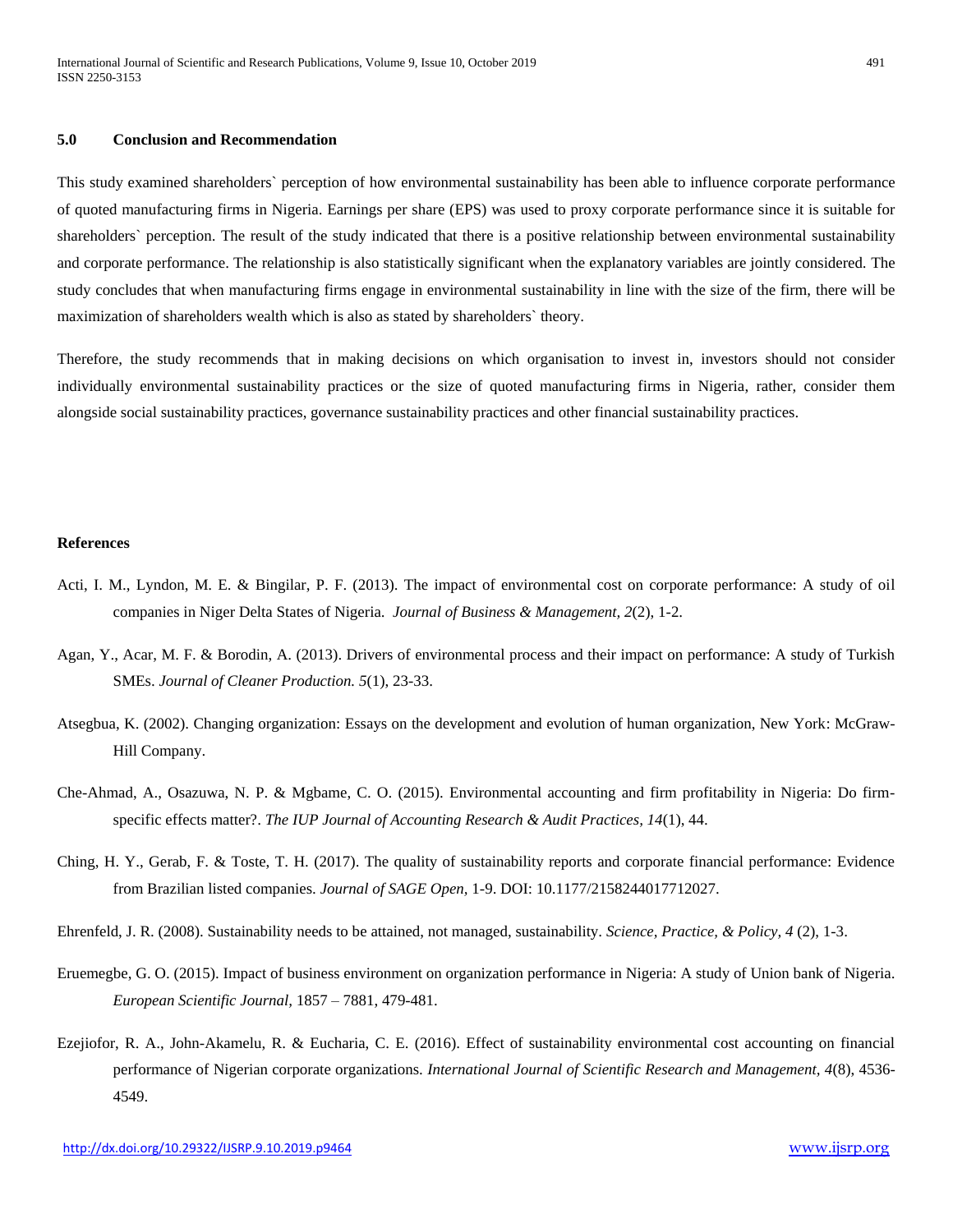Global Reporting Initiative (2011). GRI G3: Sustainability reporting guideline.

Global Reporting Initiative (2015). GRI G4: Sustainability reporting guideline.

- Gunathilaka, L. F. & Gunawardana, K. D. (2015, December). *An impact of environmental practices on financial performance: A literature review.* Paper presented at the 12th International Conference on Business Management. Retrieved from https://www.researchgate.net/profile/Kennedy Gunawardana/publication/287311125 An impact of environmental practic es on financial performance a literature review/links/56753ef508ae0ad265c00fac/an-impact-of-environmental-practiceson-financial-performance-a-literature-review.pdf?origin=publication\_detail.
- Haanaes, K., Arthur, D., Balagopal, B., Kong, M. T., Reeves, M., Velken, I., Hoppins, M. S. & Kruschwitz, N. (2011). *Sustainability: The 'Embracers' seize advantage*. MIT Sloan Management Review Research Report, 1–28.
- Hassel, L., Nilsson, H. & Nyquist, S. (2005). The value relevance of environmental performance. *European Accounting Review, 14*(1), 41-46.
- International Federation of Accountants (2005). *International Guideline Document:* Environment Management Accounting. New York.
- Isa, M. A. (2014). Sustainability reporting among Nigeria food and beverages firms. *International Journal of Agriculture and Economic Development, 2*(1), 3.
- Morelli, J. (2011). Environmental sustainability: A definition for environmental professionals. *Journal of Environmental Sustainability, 1*(1), 1-9.
- NESREA (n.d). *National Environmental Standards and Regulations Enforcement Agency: About us. Retrieved on* 30<sup>th</sup> May, 2019 fro[m https://www.nesrea.gov.ng/about-us/.](https://www.nesrea.gov.ng/about-us/)
- Nigerian Stock Exchange (NSE) (2016). *Sustainability disclosure guideline*. Retrieved on 30<sup>th</sup> May, 2019 from http://www.nse.com.ng/regulationsite/IssuersRules/Sustainability%20 Disclosure%20Guidelines.pdf
- Oginni, B. O. & Adesanya, A. S. (2013). Business environmental factors: Implications on the survival and growth of business organisations in the manufacturing sector of Lagos metropolis. *Business and Management Research, 2*(3), 147-148.
- Okafor, T. G. (2018). Environmental cost accounting and reporting on firm financial performance: A survey of quoted Nigerian oil companies. *International Journal of Finance and Accounting, 7*(1), 1-6.
- Okoye, P. V. C. & Ezejiofor, R. A. (2013). An appraisal of sustainability environmental accounting in enhancing corporate productivity and economic performance. *International Journal of Advanced Research 1*( 8), 685-693.
- Pettinger, T. (2018). *Environmental sustainability: Definition and issues*. Retrieved on 30<sup>th</sup> May, 2019 form <https://www.economicshelp.org/blog/143879/economics/environmental-sustainability-definition-and-issues/>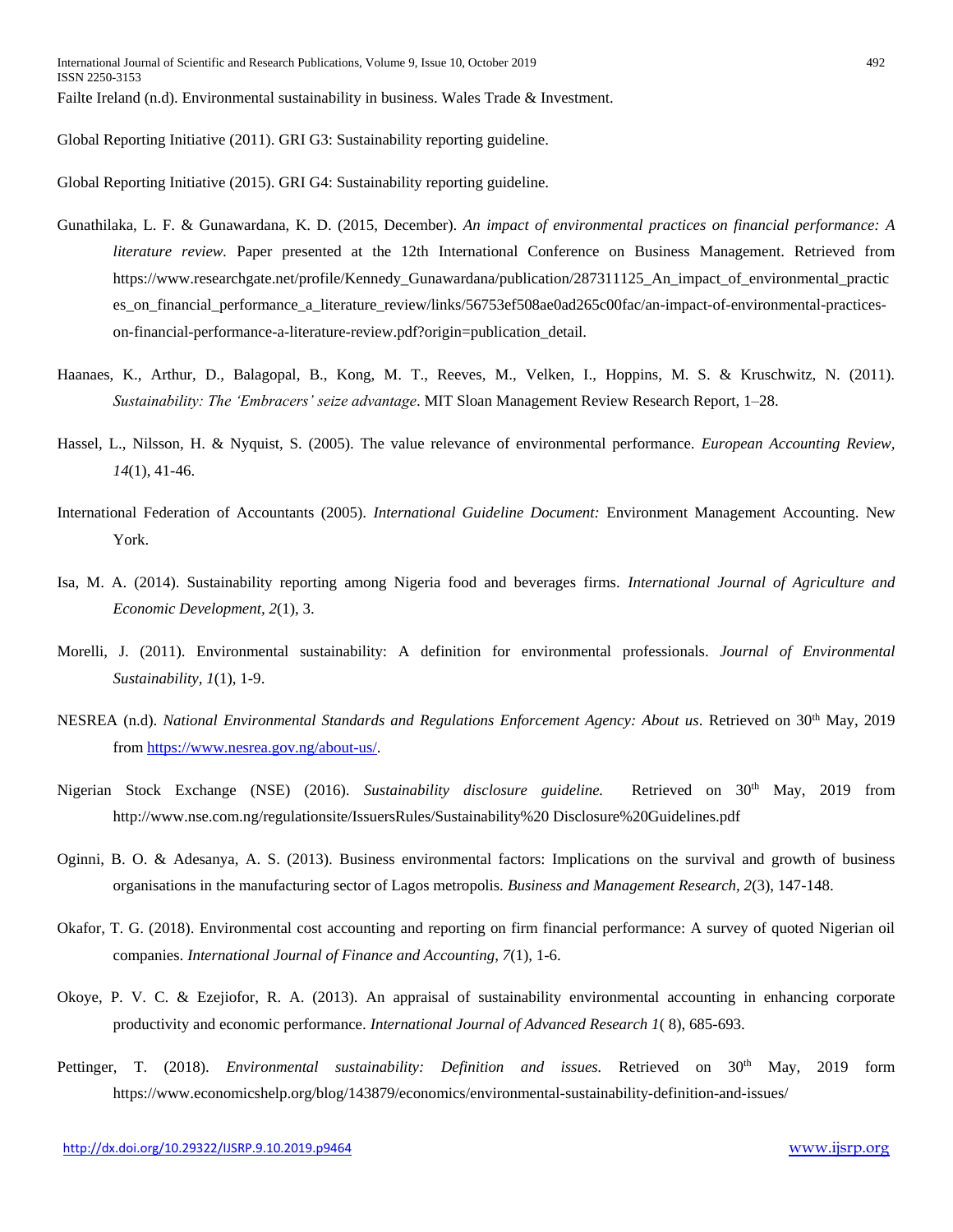Ucheagwu, C. J. (2019). Corporate *sustainability practices and financial performance of firms listed on the Nigerian Stock Exchange* (Unpublished Ph.D`s thesis). Babcock University, Ilishan-remo, Ogun State.

Vinayagamoorthi, V., Murugesan, S. & Kasilingam, L. (2015). Impact of firms` profitability on environmental performance: Evidence from companies in India. *Mediterranean Journal of Social Sciences. 6* (1). 109–119.

## **APPENDIX 1**

## **List of Sampled Companies**

| S/N | Sampled Firm                       | Sector           |
|-----|------------------------------------|------------------|
|     |                                    |                  |
| 1.  | Dangote cement                     | Industrial goods |
|     |                                    |                  |
| 2.  | Lafarge Nigeria                    | Industrial goods |
| 3.  | Dangote sugar refinery Nigeria Plc | Consumer goods   |
| 4.  | Cadbury Nigeria Plc                | Consumer goods   |
|     |                                    |                  |
| 5.  | Honeywell Flour Mills Plc          | Consumer goods   |
| 6.  | Flour Mills Nigeria Plc            | Consumer goods   |
| 7.  | Dangote flour Mills Plc            | Consumer goods   |
| 8.  | Guiness Nigeria Plc                | Consumer goods   |
| 9.  | PZ Cussons Nigeria Plc             | Consumer goods   |
|     |                                    |                  |
| 10. | Unilever Nigeria Plc               | Consumer goods   |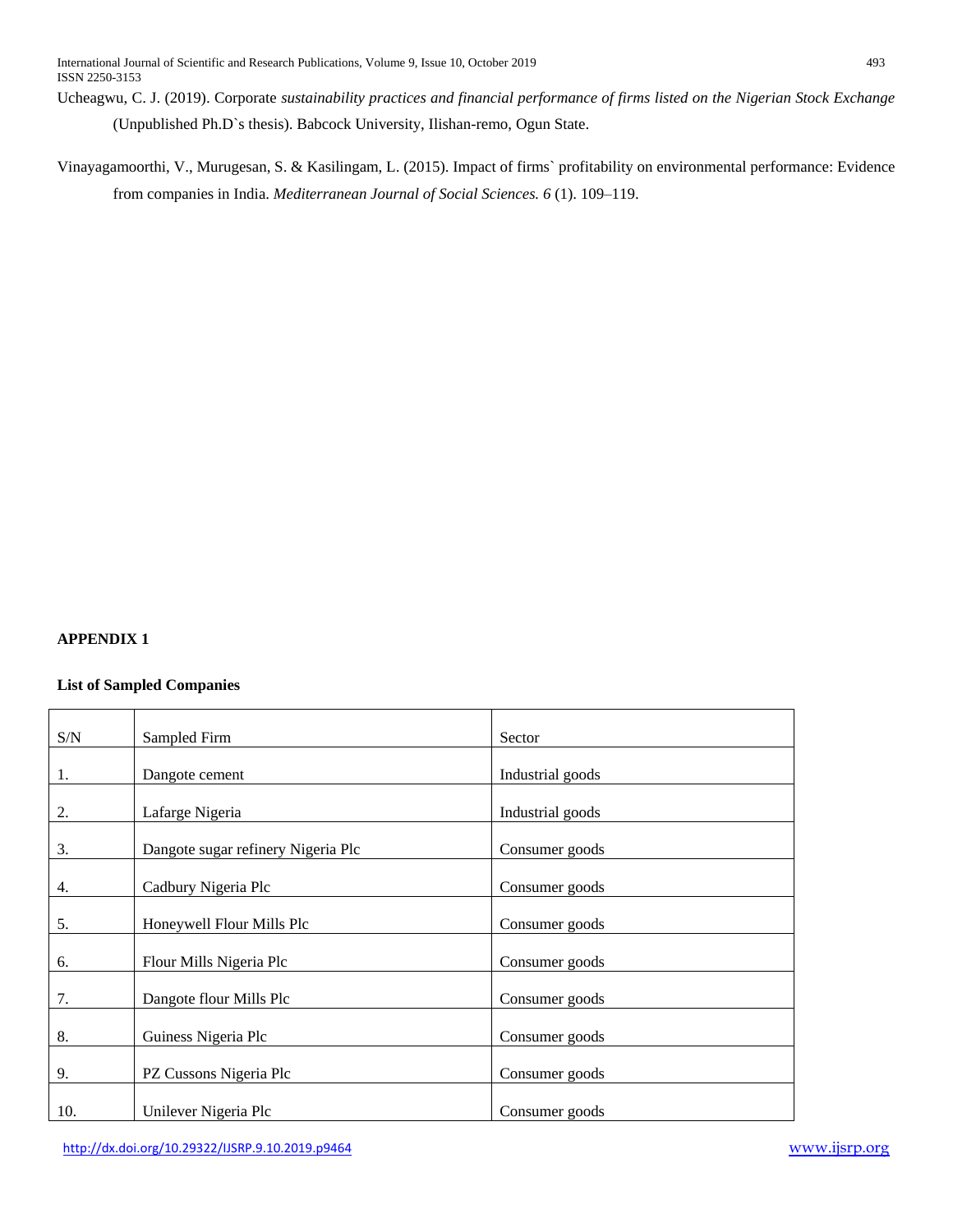|   | Nigeria breweries Plc | Consumer goods |
|---|-----------------------|----------------|
| . | Nestle Nigeria Plc    | Consumer goods |

Source: Researcher`s compilation (2019).

## **APPENDIX 2**

## **Environmental Sustainability Indicators**

| $\ensuremath{\mathrm{S/N}}$ | Indicators                        | Year |
|-----------------------------|-----------------------------------|------|
|                             |                                   |      |
| 1                           | Product/service responsibility    |      |
| $\overline{2}$              | Water                             |      |
| 3                           | Energy                            |      |
| 4                           | Waste management and efficient    |      |
| 5                           | Compliance                        |      |
| 6                           | Environmental grievance mechanism |      |
| 7                           | Emissions                         |      |
|                             | Total score                       |      |
|                             | Average score                     |      |

Source: Sustainability framework of GRI4 (2015) and NSE (2016)

## **APPENDIX 3**

| Variable   | Obs. |                   | Mean Std. Dev.    | Min    | Max  |
|------------|------|-------------------|-------------------|--------|------|
| crossid    | 120  | 6.5               | 3.466527          |        | 12   |
| years      | 120  |                   | 2012.5 2.884324   | 2008   | 2017 |
| $eps \mid$ | 120  |                   | 7.354775 47.39914 | $-251$ | 291  |
| es         | 120  | .4135             | .2595233          | .11    | .86  |
| csz        | 120  | 7.549333 1.564291 |                   | $-.33$ | 8.99 |

. hausman random fixed

<http://dx.doi.org/10.29322/IJSRP.9.10.2019.p9464> [www.ijsrp.org](http://ijsrp.org/) ---- Coefficients ----  $|$  (b) (B) (b-B) sqrt(diag(V\_b-V\_B)) | random fixed Difference S.E. -------------+--------------------------------------------------------------- es | 3.889521 8.997017 -5.107496 . csz | .9398762 .4279625 .5119137 .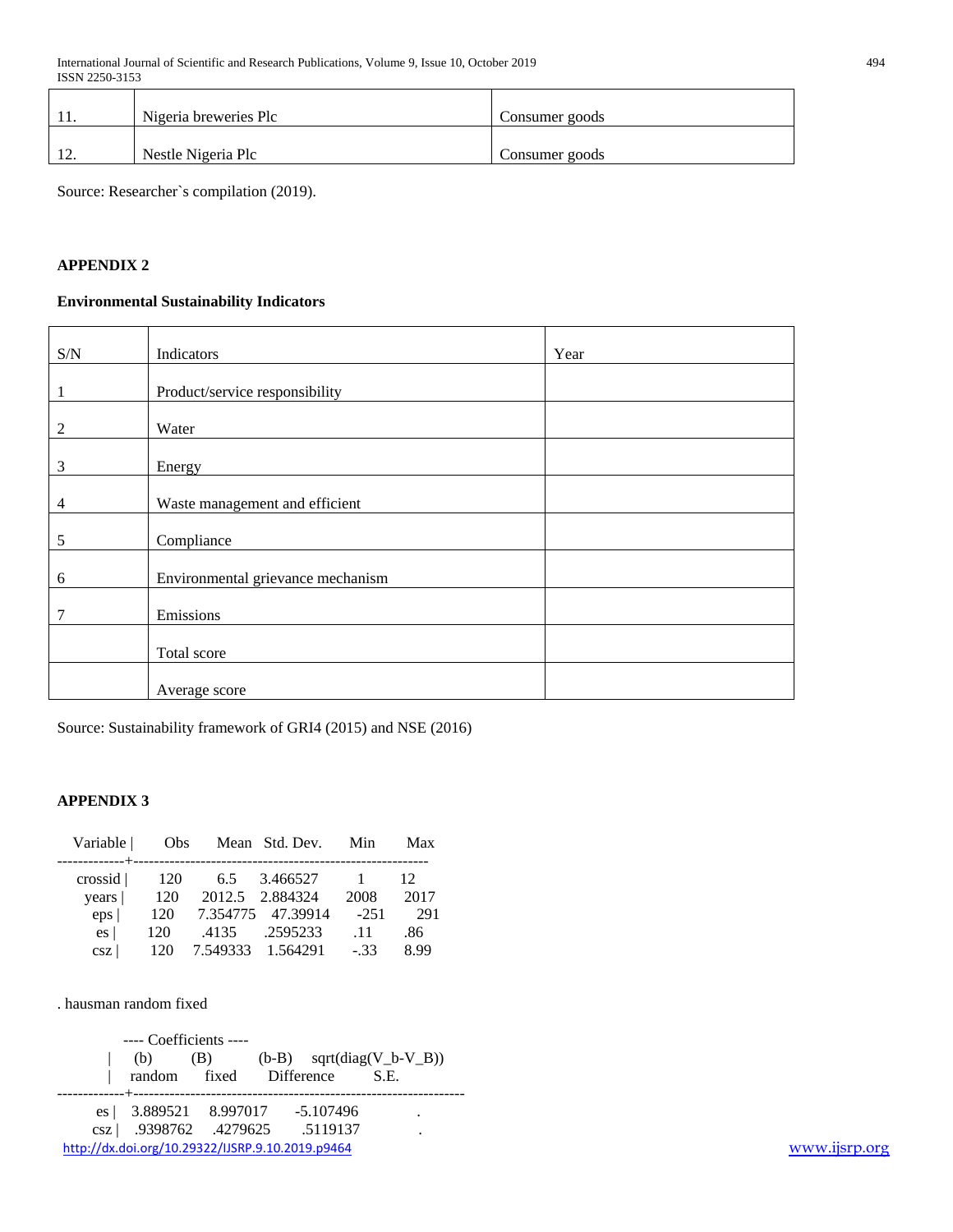------------------------------------------------------------------------------

 $b =$  consistent under Ho and Ha; obtained from xtreg  $B =$  inconsistent under Ha, efficient under Ho; obtained from xtreg

Test: Ho: difference in coefficients not systematic

 $chi2(2) = (b-B) [ (V_b-V_B)^(-1)] (b-B)$  $= -0.12$  chi2<0 = > model fitted on these data fails to meet the asymptotic assumptions of the Hausman test; see suest for a generalized test

. xttest0

Breusch and Pagan Lagrangian multiplier test for random effects

```
eps[crossid,t] = Xb + u[crossid] + e[crossid,t]
```
Estimated results:

|                    |                                  | $Var$ sd = sqrt(Var) |
|--------------------|----------------------------------|----------------------|
|                    | eps   2246.679<br>$e$   2456.331 | 47.39914<br>49.56139 |
| u l                |                                  | 0                    |
| Test: $Var(u) = 0$ |                                  | chibar2(01) = $0.00$ |

$$
Prob > \text{chibar2} = 1.0000
$$

. xtserial eps es csz

Wooldridge test for autocorrelation in panel data H0: no first order autocorrelation F( 1,  $11$ ) = 449.613

 $Prob > F = 0.0000$ 

. estat hettest

Breusch-Pagan / Cook-Weisberg test for heteroskedasticity Ho: Constant variance Variables: fitted values of eps

 $chi2(1) = 11.16$  $Prob > chi2 = 0.0008$ 

. reg eps es csz, robust

| Linear regression                                                 | Number of obs $=$ 120 |                                                 |  |  |
|-------------------------------------------------------------------|-----------------------|-------------------------------------------------|--|--|
|                                                                   | $F(2, 117) = 3.94$    |                                                 |  |  |
|                                                                   | $Prob > F$ = 0.0221   |                                                 |  |  |
|                                                                   |                       | $R$ -squared $= 0.0016$                         |  |  |
|                                                                   |                       | Root MSE $= 47.763$                             |  |  |
|                                                                   |                       |                                                 |  |  |
| Robust                                                            |                       |                                                 |  |  |
| eps <sub>1</sub>                                                  |                       | Coef. Std. Err. $t$ P> t  [95% Conf. Interval]  |  |  |
|                                                                   |                       |                                                 |  |  |
| es   3.889521 21.00676 0.19 0.853 -37.71327 45.49232              |                       |                                                 |  |  |
| csz                                                               |                       | .9398762 1.239958 0.76 0.450 -1.515796 3.395549 |  |  |
| $\text{cons}$   -1.348981 4.956292 -0.27 0.786 -11.16466 8.466696 |                       |                                                 |  |  |